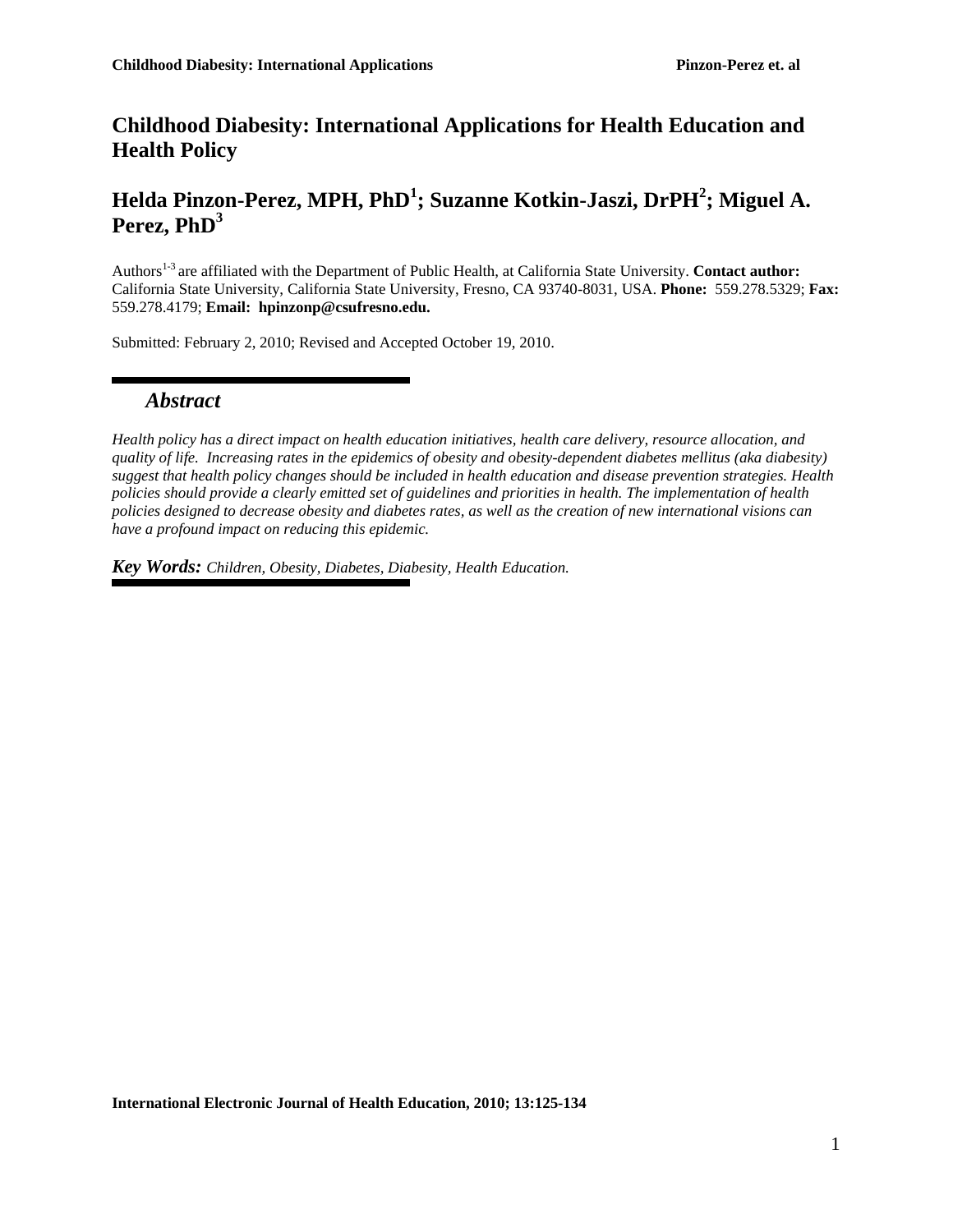## **Introduction**

**T**he twin epidemics of diabetes and obesity have been identified as a growing public health concern worldwide  $1-5$  to the point that the terms Obesity-Dependent Diabetes Mellitus (ODDM) and diabesity have been coined to express the relationship between the obesity epidemic and increasing rates of Type 2 diabetes.<sup>6-8</sup> Diabesity is an important public health problem due to its high treatment costs, its many comorbidity factors; decreased productivity among those affected and shortened life expectancy, but perhaps most importantly due to its increasing rates.<sup>1, 9, 10</sup> In the United States alone, the prevalence of overweight and obesity is increasing with an estimated 129 million Americans classified as either overweight or obese.<sup>11</sup> The prevalence of diabetes among Americans has been estimated at 7.3% for population 20 years or younger.<sup>12</sup> Diabesity, however, is a worldwide problem; it is estimated that by the year 2025, the worldwide number of patients with diabetes will be approximately 300 million.

The literature suggests that while diabesity in the adult population leads to negative health outcomes, ODDM (Overweight and Diabetes) in children can be worse. Children with ODDM suffer from biological and psychological effects as well as decreased quality of life.<sup>13-16</sup> Worldwide, the WHO global database on child growth and malnutrition indicates that the highest prevalence rate of overweight is found in Latin American and the Caribbean.

## **Purpose of Study**

The purpose of this paper is to explore policy implications for the development, implementation, and evaluation of health education programs designed to decrease diabesity among children.

### **Threats to childhood health**

Decreasing childhood obesity has been identified as a public health priority by the World Health Organization.<sup>5</sup> The incidence of childhood obesity and overweight has increased not only in industrialized nations, but also in developing countries. The 2002 World Health Report revealed that high rates of overweight in children is becoming a marker for countries at risk for development of a future diabesity problem in nations with developing economies. $9,17$ 

Findings from a literature review on obesity, suggested that the World Health Organization has documented disparities in obesity levels around the world. Rates, as low as 5%, have been found in countries such as China and Japan. In Samoa,estimates indicated that 75% of the non rural population is obese or overweight. Obesity rates in China were 20% or higher in cities as compared to rural areas.<sup>9</sup> In Brazil, obesity rates increased by 92% in men and 63% in women between 1975 and 1989<sup>18</sup>. Barcelo reported that according to the National Health and Nutrition Examination Survey (NHANES) in the United States, 31% of children and adolescents between 6 and 19-years-old were at risk for overweight and 16% had been classified as overweight.<sup>19</sup> In Mexico, the prevalence of overweight in children and adolescents was estimated to be 27%, while in Brazil it was 13%, in Chile it was 14%, and in Peru it was  $12\%$ .<sup>19</sup>

The literature suggests that health policy makers need to be more proactive and engage in a process of analysis at the economic level of the major morbidity and mortality issues affecting a population, within the context of an evaluation of the cost-effectiveness of the various proposed interventions. This analysis should also include what governments can do, with the full range of interventions that are available, including improving public relations, exploring taxation and regulation and developing new strategies in response to the epidemic of chronic disease. These new strategies need to focus less on the direct provision of health services and more on ensuring that the process of economic development encourages healthy behaviors and life style changes. $20$ 

### **Health Policies and Diabesity Prevention**

The World Health Organization created the Global Data Base on Child Growth and Malnutrition in order to collect systematic data to orient the development of international health policies for childhood diabesity prevention. WHO and UNICEF created the program "Atencion Integrada a las Enfermedades Prevalentes de la Infancia (AIEPI)" (Comprehensive Attention to Prevalent Childhood Diseases), which provides guidelines for the development of health policies for the prevention of diabesity in the Americas. The AIEPI program proposes the development of national health policies that deal with prevention, early detection, and effective treatment of diabetes and obesity.

AIEPI strengthens the importance of political structures that facilitate the development of healthy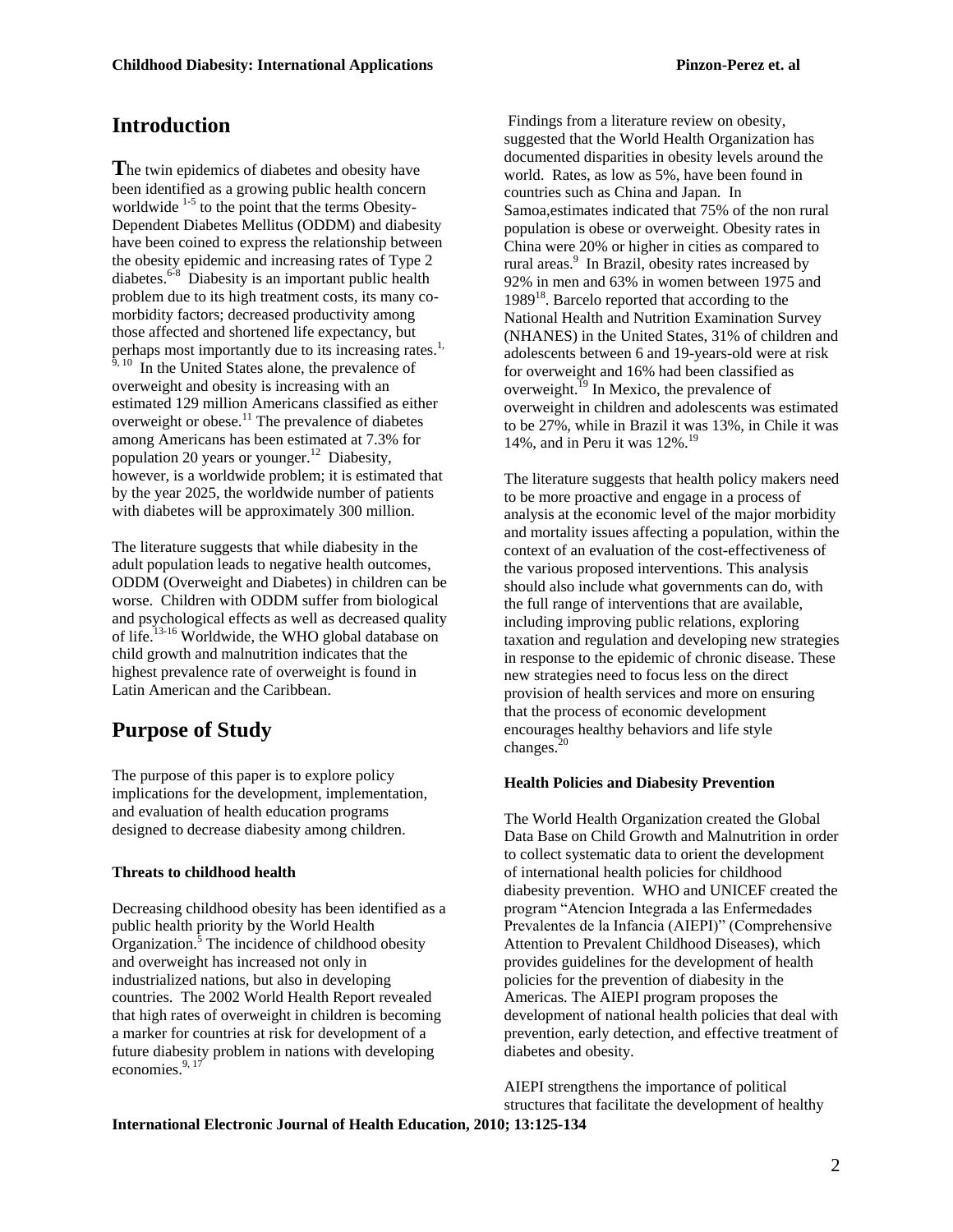habits and lifestyles among individuals and communities. Through educational models on signs and symptoms of childhood diabetes and obesity for primary care practitioners, AIEPI intends to improve the prognosis and prevention of obesity and diabetes in children.<sup>19</sup> AIEPI was begun in 1996 as a regional strategy for countries in Latin America and the Caribbean to address child mortality, reduce the incidence and severity of health problems affecting children and to improve growth and development during the first five years of life for children. By late 2001, seventeen countries had adopted and implemented the program. These same countries joined the initiative, Healthy Children: Goal 2002, but in ten of them, there were national and community campaigns to promote institutional participation and local community participation. The overall strategy has been to focus on those geographic areas most at risk and on the population groups that were the most vulnerable and reduce child mortality statistics. One of the major achievements of this program has been to develop a regional training facility. To date, more than 40,000 people have been trained in the principles of Integrated Management of Childhood Illness  $(IMCI).<sup>21</sup>$ 

In the U.S., the American Academy of Pediatrics (AAP) has taken the lead in the development of health policies for diabesity prevention for children including a policy statement for the prevention of pediatric overweight and obesity.<sup>22</sup> The policy statement has been followed by a number of pediatric obesity initiatives including the development of an Obesity Leadership Workgroup (OLW) in April 2008 charged with coordination of AAP obesity strategic priorities.<sup>23</sup> This workgroup has been supported by a planning grant from the Robert Wood Johnson Foundation and has redesigned the obesity website, offered five community grants, sponsored a congressional briefing on key obesity bills and signed an agreement with the Alliance for a Healthier Generation to collaborate with them on the development of their Health Benefits Program. Bright Futures is a comprehensive child and adolescent health project of the American Academy of Pediatrics and its partners. A new initiative has been to partner with the White House, the U.S. Department of Health and Human Services, the U.S. Department of Education and the U.S Department of Agriculture to focus on addressing the issue of obesity in children and adolescents.<sup>24</sup> Current efforts include the March 2010 issue of *Family Matters* that focused on promoting healthy weight.<sup>25</sup>

The Alliance for a Healthier Generation (AHG) is a collaborative effort between the American Heart Association (AHA) and the William J. Clinton Foundation to create a healthier generation by addressing one of the biggest threats to an entire generation--increasing nationwide prevalence of childhood obesity by the year 2015 and to empower kids to make healthier lifestyle choices.<sup>26</sup> With support from the Robert Wood Johnson Foundation, 28 million dollars had been donated to support the "Healthy Schools Program". The program builds on research findings that suggest that a healthier school environment can result in greater academic achievement and overall healthier lives for students and school staff. By supporting more than 6,000 schools nationwide, the Healthy Schools Program takes a comprehensive approach to school health by developing standards for improving choices in nutrition and beverages in schools, increasing physical activity during and after school, providing nutrition education, and developing wellness programs for school employees.<sup>27,28</sup> Children and adolescents spend a good portion of their day in schools. Making educational institutions primary partners in the need to fight diabesity is a promising strategy. $^{14}$ 

In 2003, the AAP proposed a series of policy recommendations to fight diabesity in school children. These policies advocated for the elimination of community and school obesogenic environments, the promotion of physical activity in school settings, and the development of healthy eating behaviors via motivational activities developed by parents, coaches and teachers. A cornerstone of the AAP proposed policies was the need for schools to offer healthy food choices.<sup>22</sup>

The Alliance for a Healthier Generation met with representatives from the major beverage companies and representatives from the American Beverage Association to collaborate on the development of a set of voluntary guidelines to serve as standards for the sale of beverages in schools. These standards have also been adopted by the Healthy School's Program. The standards limit portion size and reduce calories as part of an overall strategy to reduce childhood obesity. The guidelines proposed that elementary schools should offer bottled water, up to eight ounces of milk and 100% juice as part of their nutrition programs. Milk or dairy alternatives should total a maximum of 150 calories/8 ounces. Middle schools should serve the same beverages but they may be sold in 10 ounce containers. High school should serve up to 12 ounce servings of milk, no or low caloric beverages with a maximum of 10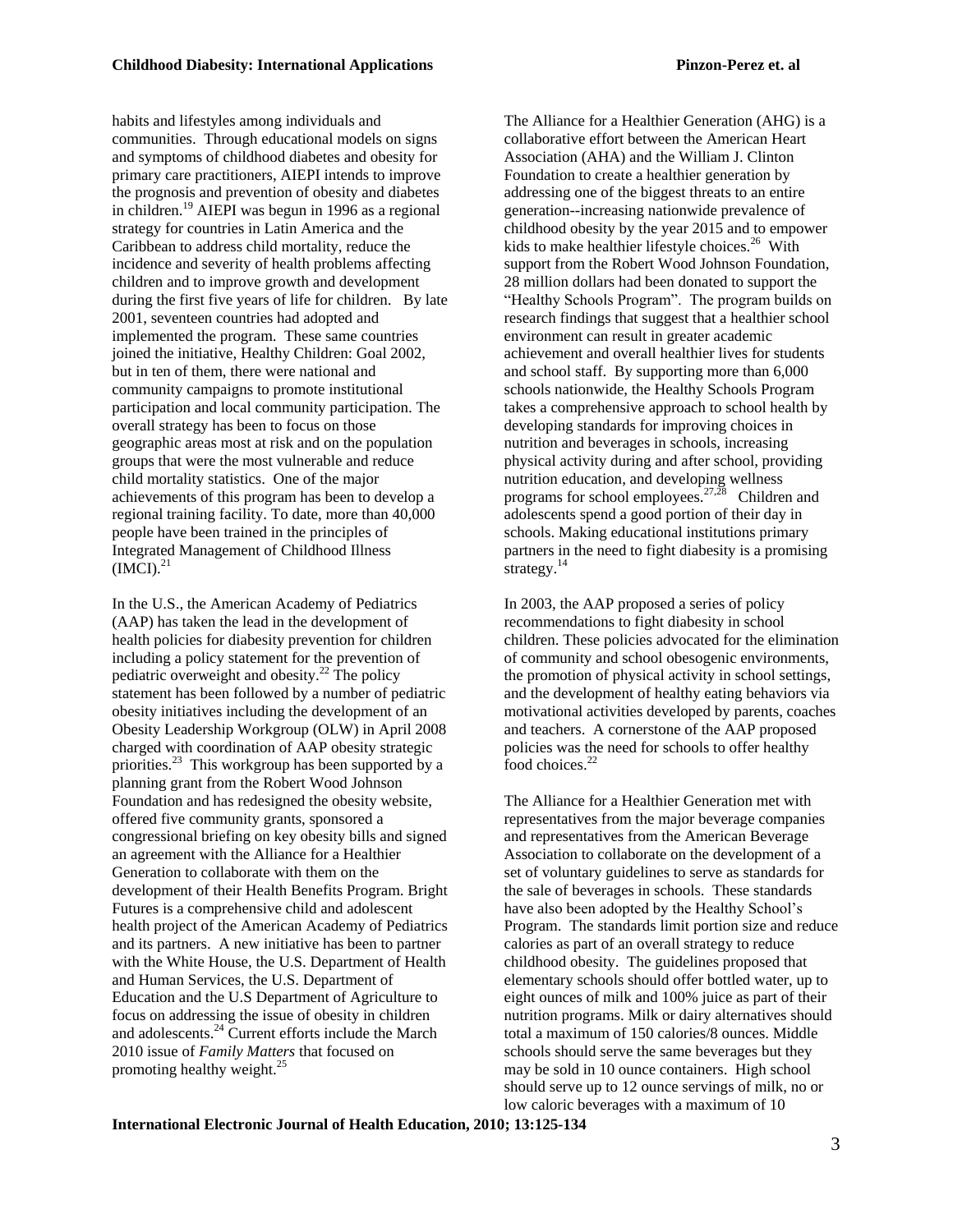calories/8 ounces, and at least 50% of non-milk beverages must be water and no or low-calorie options.<sup>28</sup>

The goal of the program was to achieve implementation of these standards in 75% of the schools under contract by the beginning of the 2008- 2009 school year and worked to achieve 100% participation by the beginning of the 2009-2010 school year.<sup>29</sup> The results were impressive. The calories available from beverages shipped to schools had been cut by 88 percent between 2004, the last comprehensive data available prior to the agreement and by the end of 2009.<sup>3</sup> The program also achieved its implementation goals for participation. By the beginning of the 2009-2010 school year, 98.8 percent of schools and school districts were in compliance with the guidelines. $30$ 

A research synthesis of findings on reducing obesity and related chronic disease risk in children and adolescents was conducted by Flynn and colleagues and as part of the process, the research team sought advice from an international panel of experts on issues directly related to childhood obesity, including child health, public health, immigrant health, nutrition, psychology, exercise and health policy. They found that schools are an ideal environment to conduct programs aimed at children and youth. The research suggested that health status indicators, including BMI, chronic disease risk factors and overall physical fitness can be positively changed in the school setting. Best practices would include focusing on more "upstream" approaches and population-based initiatives, rather than the current emphasis on individual behavioral change. The team also suggested better integration of chronic disease prevention programs, more emphasis on long-term evaluation to determine overall program impact and more involvement of program stakeholders. Gaps that were identified in the research synthesis include studies on pre-school and young children, the greater prevalence of obesity in males as compared to females suggests the potential need for gender specific programming and specific programs targeted to immigrants, whom the researchers think may be more vulnerable to an obesogenic environment.<sup>31</sup>

**International Electronic Journal of Health Education, 2010; 13:125-134** Summerbell and colleagues $32$  also conducted a review of 22 randomized intervention studies of participants under the age of 18 which involved physical activity and dietary changes, either singularly or in combination. The studies were conducted in Asia, South America, Europe or North America. The researchers reported that there is not enough evidence from these trials to prove that any one approach can

prevent obesity in children, but their review strongly suggested that the comprehensive strategies to address both dietary and physical activity change, coupled with high level of psycho-social support and changes in the environment show the most promise. New trends in obesity research are for the most cutting-edge interventions to include stakeholders in the program design and to include an evaluation. More research is also need to assess changes at the population level, such as what happens when the types of food served in schools is more nutritionally balanced and what happens in a community when there are safer places to exercise. $32$ 

Steinbeck<sup>33</sup> highlighted the importance of physical activity in the prevention of overweight and obesity in children in a review article that examined numerous international school-based and community interventions and reported that interventions that focused on increasing physical activity or decreasing sedentary behaviors have shown promise for obesity prevention.

At the school and community levels, Hubbard and  $\text{colleasures}^{34}$  suggested the creation of health policies aimed towards unifying health education and developing health education standards to create a culture of health in childhood. The lack of health education curriculum standards is not the issue; the problem lies in the fact that current standards (national and state) are seldom implemented since health continues to be an elective course for most American students.

Health policy for diabesity prevention should also be encouraged in the area of physical activity. Dietz<sup>10</sup> proposed several areas for physical activity policy development: 1) stimulate community-wide campaigns, risk factor screenings, and delivery of messages through the media, 2) promote the development of point-of-decision prompts in public areas, 3) promote the development of school curricula that allows for enough physical activity according to CDC recommendations, 4) creation of built environments conducive to physical activity, and 5) promotion of community-based social support networks to encourage physical activity. The  $CDC^{35}$ recommends moderate physical activity for children and adolescents at a minimum of 60 minutes per day.

Policy makers should also consider creating standards that support physical activity at the preschool level. Models of program that begin as early as the pre-school level are difficult to locate. The Bright Futures program developed by the AAP does have an extensive website that offers tools for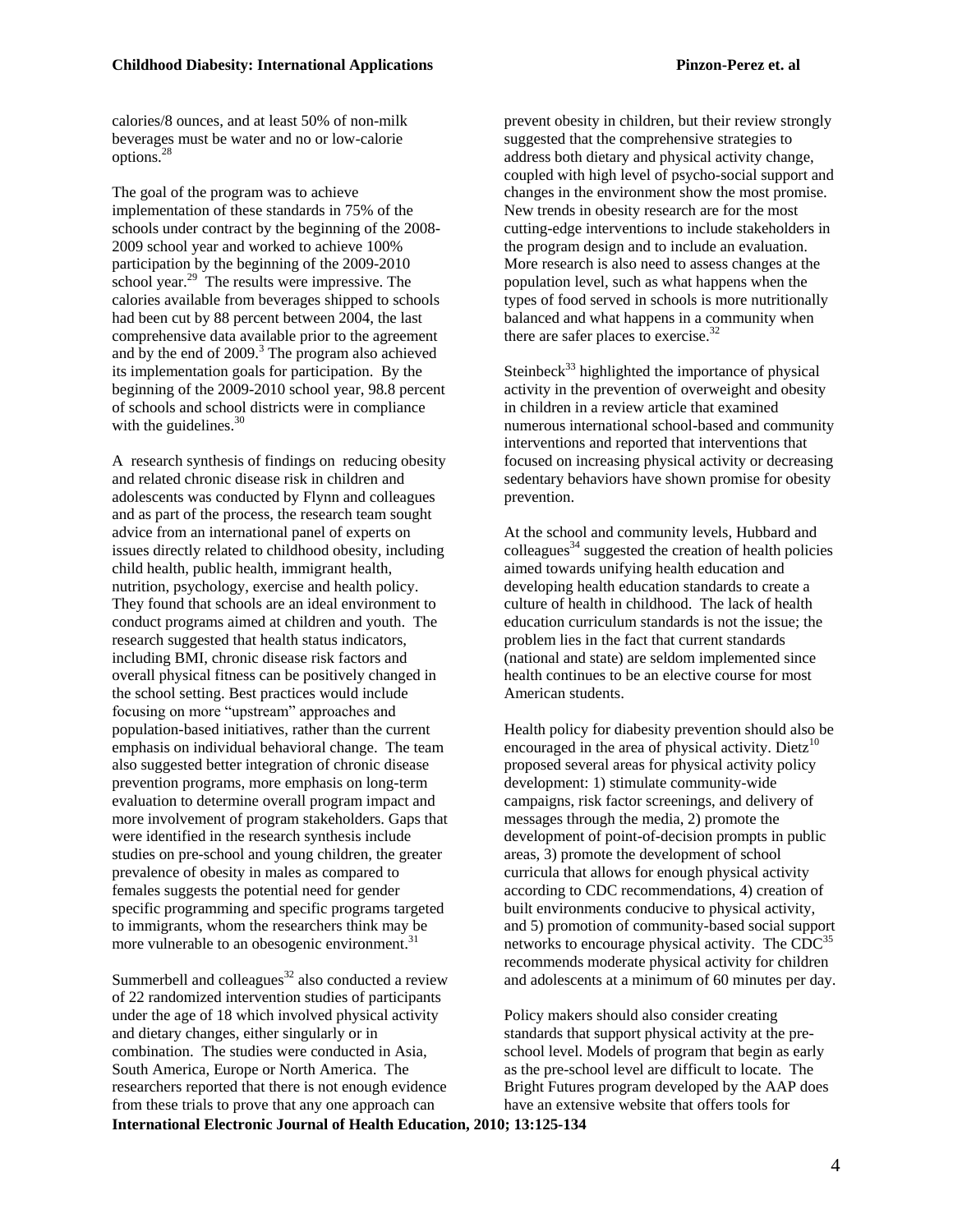parents, teachers, health educators and others interested in developing age-appropriate physical activity programs for young children.<sup>36</sup> International research conducted by Mo-Suwan, Pongprapai, Junjana, and Puetpaiboon<sup>37</sup> on a sample of 294 4year-olds suggested that a physical activity program consisting of a 15-minute walk before school and 20 minute dance session three times a week resulted in prevention of BMI gain for girls only. It is difficult to find studies of physical activity where the participants are pre-school aged only.

### **Health Policies on Advertising and Marketing Policies for Diabesity Prevention**

A review of policies on food marketing around the world revealed that there is a growing pressure to regulate the marketing of nutrient-poor and highenergy foods to children and adolescents. This concern has been translated into the development of self-regulatory guidelines, civil society development of statutory controls, and governmental enactment of health policy standards.<sup>38</sup>

The  $AAP^{36}$  suggested that professional pediatric organizations actively advocate for social marketing that promote healthy food choices and exercise. Similarly, the World Health Organization proposed the Global Strategy on Diet, Physical Activity and Health. This strategy is designed so governments, the advertising industry, and the society at large take active measures to reduce the risks associated with the promotion of unhealthy dietary practices.<sup>39</sup>

The WHO strategy proposes responsible advertising through self-regulatory guidelines in the marketing industry.<sup>38</sup> Examples of this policy, which could also be implemented in developing countries, include the proposal from eleven major food and beverage manufacturers in the U.S., including McDonald's, PepsiCo, Campbell Soup, Coca-Cola, Hershey, and others, to voluntarily limit product advertising of poor nutrient and high caloric products to children under 12- years- old and to allow the Council of Better Business Bureau and the Children"s Advertising Review to audit their advertising strategies and report their findings to the public. PepsiCo for instance, agreed not to advertise unhealthy products in elementary and middle schools, nor in promotional materials such as book packs, pencils and posters among others.<sup>40</sup>

**International Electronic Journal of Health Education, 2010; 13:125-134** Another policy strategy proposed by the  $WHO^{39}$  is for governments to actively enact regulations and laws to control the advertisement of high-calorie and poor-nutrient foods to children. These controls could

be done through texts presented in laws or statues; creation of government bodies to develop, promulgate, and enforce the regulations; and the implementation of advertising bans related to quantity or content of mass media messages.<sup>38</sup>

Examples of statutory restrictions developed around the world include France"s new legislation in Public Health Code-Article 29 created in 2004 and scheduled to be implemented in 2007, which requires all media targeting children to limit advertising of foods and drinks with added fats, sweeteners, and salt, as well as to pay a tax to support nutritional campaigns. Another example is Ireland"s Children"s Advertising Code of the Broadcasting Commission, which prohibits the use of celebrities or sports figures to promote unhealthy foods or drinks. The United Kingdom created statutory regulations to prohibit the presentation of high-fat, sugar, and salt foods during television time that particularly targets children younger than 16 years-old.<sup>38</sup>

A third policy strategy proposed by the  $WHO^{39}$  was to stimulate governments to create guidelines, instead of statutory codes, for the advertising industry to follow. In this strategy, there is no legal mandate, but there is a strong call for industries to adhere to the proposed guidelines. Some of these guidelines are in the process of becoming legal mandates. Examples of this policy strategy include Brazil"s guidelines for food marketing to children proposed in 2005, which prohibits child-centered television and radio advertisements for unhealthy foods between 6:00 a.m. and 9:00 p.m., and the inclusion of health warnings of associated health risks. Thailand's Consumer Protection Agency limited duration of advertising to 10 minutes per hour, with at least 2 additional minutes of nutrition education in times targeting children.<sup>38</sup>

# **Discussion and Policy Analysis**

The policies described above, while useful, have limitations in their application in developing countries. Factors including reliability, economic affordability, political feasibility, cultural acceptability, and social value have been found to limit the impact and applicability of the proposed policies.<sup>38</sup>

Some authors have suggested that the specific policies adopted by each country is influenced by three components: 1) the public health advocacy process, 2) the community capacity and ecological assessment, and 3) the organizational change climate

5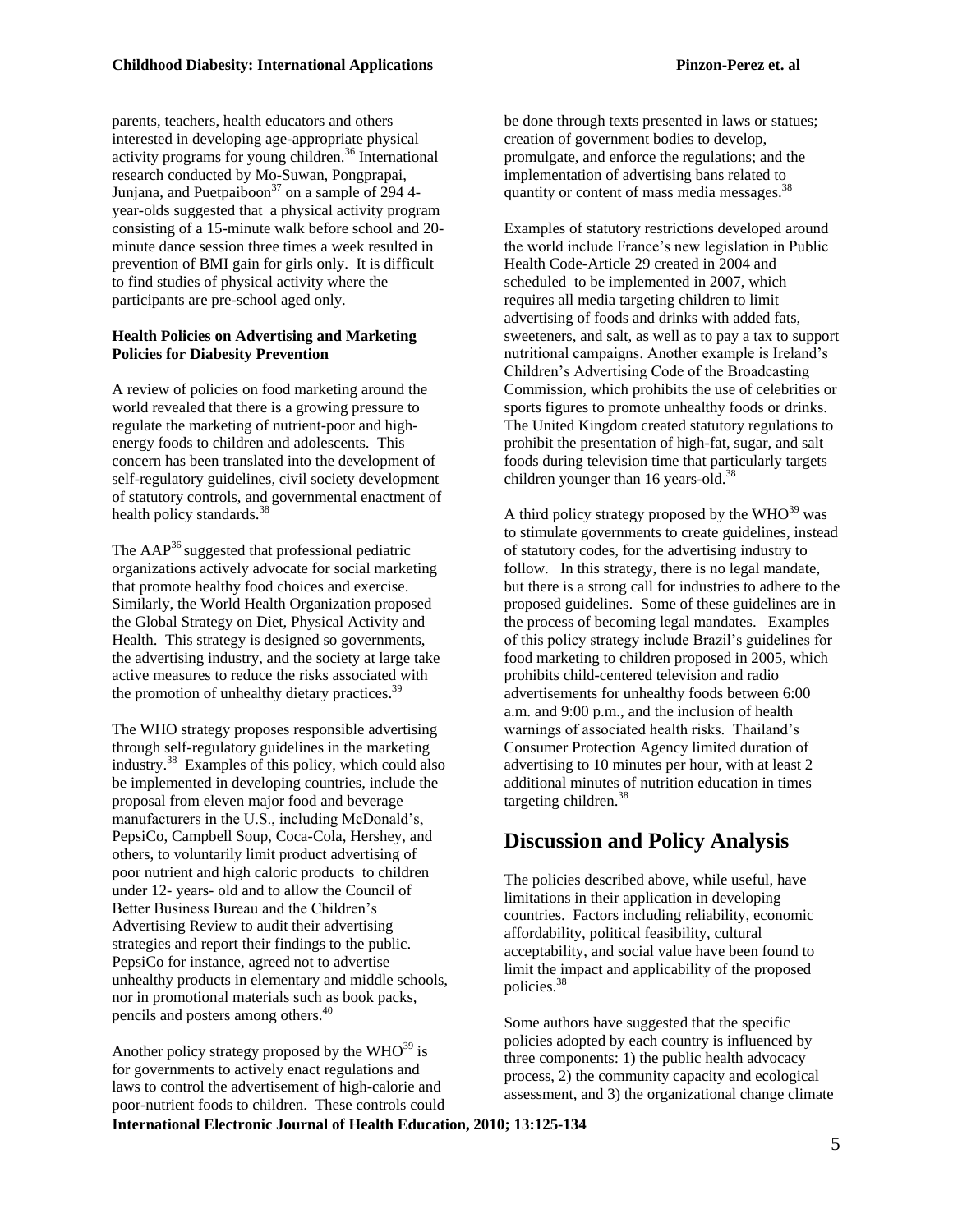in the region. $38, 41$  These components should be analyzed within the cultural and social reality of the region.

The identification of public health priorities is influenced by the identification and promotion of interest groups, lobbying mandates, the political process allowed by the constitution in each country, and the process for laws creation<sup>40</sup> Relevant roles in public health advocacy should be played by professional associations and interest groups. The community capacity and ecological assessment of the proposed policies should start with a needs assessment. Although some data exist about the magnitude of diabetes and obesity in children and adolescents internationally, data about the incidence and prevalence of diabesity is very limited. There is an urgent need to develop surveillance mechanisms not only to identify morbidity and mortality, but also to support the creation of health policies related to this pathogenesis.

Policy development ought to be structured on the basis of evidence and documented needs. Community capacity should be measured by an analysis of the existing venues of political expression and political participation of communities. The organizational change climate should be assessed by a determination of the political decision-making process, followed by an assessment of the most feasible health policy strategies. Based upon the cultural and social realities of communities, there should be a determination of the value of self-regulation, statutory development, or governmental guidance as appropriate health policy strategies for childhood diabesity prevention.

As stated by the  $WHO^{39}$ , there is a need to recognize the importance of international cooperation in the development of diabesity prevention policies. Even when there is a political climate supportive of diabesity prevention, it is vital to establish international cooperation agreements to ensure the commitment of multi-national corporations in maintaining their self-regulatory initiatives outside their countries of origin.

**International Electronic Journal of Health Education, 2010; 13:125-134** Legislation and health policy mandates ought to be developed particularly for school settings. For instance, countries such as Canada, Brazil, Fiji, France, United Kingdom, and the U.S. have established legislation to control the sales, presence of vending machines, and marketing guidelines for children and adolescents in schools. $38$  The WHO made a call to governments to extend their efforts to ensure that these measures are also granted to

developing and non-industrialized nations.<sup>39</sup> WHO also emphasized the importance of establishing guidelines so multinational corporations do not mitigate their local losses generated by these policies, by overselling and aggressively promoting sales to children in less powerful economies, to bolster and sustain their overall profitability. $39$ 

Health policy needs to be based on an educational community process. The creation of awareness campaigns such as "National Diabesity Prevention Day" could promote a political climate conducive to recognizing the need for diabesity prevention. Effective public health policy also needs to be based on scientific evidence that is gathered and analyzed by independent scientists, not just advocates. There should be objective verification of the magnitude of health problems, based on standard definitions and measurements.<sup>42</sup>

#### **Implications for health education practitioners**

There is a strong relationship between health policy, public health, and health education.<sup>43</sup> Health education and health promotion involve the combination of educational and environmental strategies conducive to healthy living.<sup>44</sup> The literature suggests that health educators and health promotion specialists should work collaboratively in policy-making.<sup>45</sup> The Conference of the International Union of Health Promotion and Education, conducted in June 2002, posed three major questions related to the integration of health education and health policy: 1) How should constituents interested in integrated approaches to health policy advocacy lead the process of policy change?, 2) What specific abilities are needed to provide leadership for policy change?, and 3) How do we build alliances and coalitions that focus on policy change? Social justice policy has been proposed as the answer to the first question.<sup>46</sup> The need to collaborate across disciplines working toward a similar goal increases the chance of success in those endeavors. The response to the second question is based on the understanding that engagement in policy change, by health education practitioners, requires the development of their political and advocacy skills. The answer to the first question requires cooperation across policy domains and careful attention to the political process by health education practitioners. Public health practitioners are also called to manage the political process and engage in policy change.<sup>47</sup>

Public health practitioners, including those solely dedicated to educating for health should be versed in the intricacies of health policy-making and actively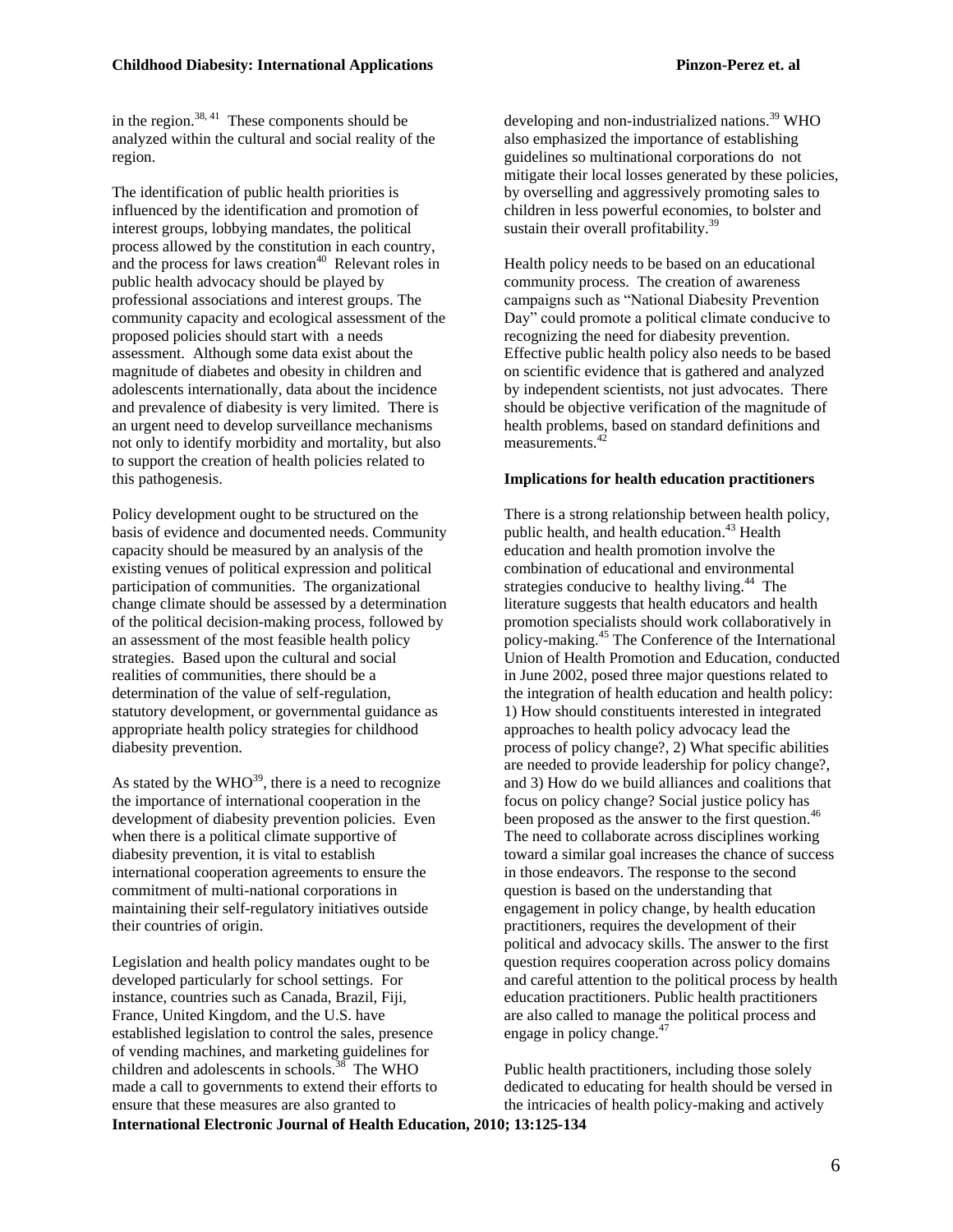participate in it. It has been suggested that to be effective, health education practitioners need to develop skills in politics and learn how to develop political and legislative environments conducive to health, as well as how to develop political strategies for public health.<sup>44, 47, 4</sup> Finally, it has been suggested that one of the major challenges for health education is to ensure the sustainability and democratic accountability of health policies. As a result, public health practitioners need to monitor local health policies and participate in the local and global efforts to control health hazards.<sup>46-48</sup>

The prevention of childhood diabesity is an emerging challenge for public health specialists. First, the limited available literature on this topic poses a need to increase the body of knowledge on this important health threat. Second, documenting the relevance of childhood diabesity from an epidemiological perspective should be a priority in the research agenda of public health practitioners. Third, public policy ought to be developed to prevent and control this health problem, particularly in vulnerable populations such as children and adolescents. Childhood diabesity prevention should constitute a priority agenda for health policy makers and health education practitioners.

## **Conclusion**

Policy recommendations should be based on the existing literature and should place special emphasis on equity and social justice**.** This emphasis is influenced by the international climate and worldwide health policy statements. The 1998 Adelaide International Conference on Health Promotion and Policy provided a framework for countries to understand and develop healthy public policies. They are recognized for an evident commitment to eliminating disparities in health. Addition focus needs to be on accountability of their impacts and outcomes related to health. Health policies should create health-enhancing physical and social environments supporting the adoption by individuals and families of health-promoting lifestyles. $^{24}$ 

The Adelaide conference placed special emphasis on the inter-sectorial nature of health. According to this conference, developing health policies should involve economic, social, cultural, and educational considerations. In addition, the responsibility of industrialized nations in relationship to developing countries was also highlighted by the Adelaide Conference. This conference emphasized the ethical

and social responsibility of developed nations to create health policies congruent with the needs of developing nations.<sup>24</sup>

The literature suggests the need for further studies on assessing the impact of developing health policies that promote the governance goal of transparency and involve international cooperation, based on horizontal representation. This representation needs to be based on the understanding that even within a group with similar ideas and interests, there could be dissenting voices.<sup>43, 48</sup>

The international health promotion conferences in Ottawa, Jakarta, Adelaide, and Bangkok recognized health as a primary right and the critical role of governments in developing societies that invest in health.<sup>49</sup> The major policy document creating a framework for international health promotion is the Ottawa Charter of 1986. This landmark public health policy focuses on the development of a cohesive set of health promotion and health education principles based on the community perspective.<sup>50</sup> Some health policy researchers and the public policies they espouse are interventions based solely in the health sector; as a result their policy models fail to take a broader, inter-disciplinary approach to develop healthy public policies. Instead, they continue a narrow emphasis on health policy only. Their models don"t capture the complexity of health education issues such as diabesity because they fail to acknowledge the issues of social justice and health equity and that health is not equally distributed in society.<sup>51</sup> Navarro stated eloquently, that public health workers need to be advocacy agents and movers of political change.<sup>52</sup>

### **References**

- 1. Arslanian, S. Type 2 diabetes mellitus in children: pathophysiology and risk factors. *J of Pediatr Endocrinol Metab*. 2000;13 (suppl 6): 1385-1394.
- 2. Black, E., Holst, C., Astrup, A., et al. Long-term influences of body-weight changes, independent of the attained weight, on risk of impaired glucose tolerance and type 2 diabetes. *Diabet Med*. 2005; 22: 1199-1205.
- 3. Green, A., Christian, N. H., and Krøger, S. P. The changing world demography of type 2 diabetes. *Diabetes Metab Res and Rev*. 2005; *19*(*1*): 3-7.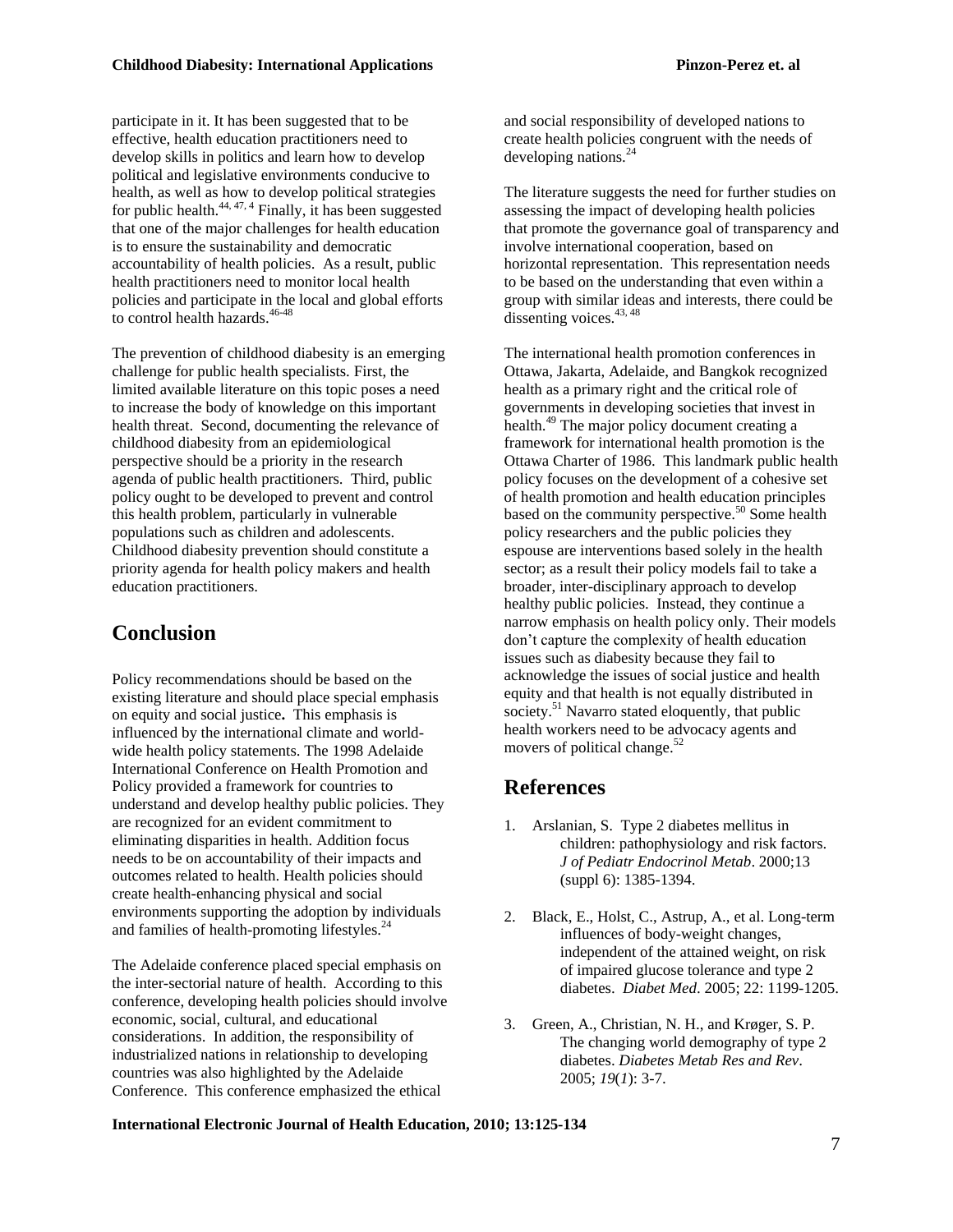- 4. Saljoughian, M. Diabesity: A Global Epidemic. *US Pharm.*2007*;* 32(4):HS40-HS47. [http://www.uspharmacist.com/content/tabid/](http://www.uspharmacist.com/content/tabid/92/c/10351/default.aspx?t=nutrition%2Fdiet,diabetes) [92/c/10351/default.aspx?t=nutrition%2Fdiet](http://www.uspharmacist.com/content/tabid/92/c/10351/default.aspx?t=nutrition%2Fdiet,diabetes) [,diabetes](http://www.uspharmacist.com/content/tabid/92/c/10351/default.aspx?t=nutrition%2Fdiet,diabetes) , accessed 09 September 2009.
- 5. World Health Organization. Global Strategy on Diet, Physical activity, and Health, 2005. Available at[:http://www.who.int/dietphysicalactivity/p](http://www.who.int/dietphysicalactivity/publications/facts/obesity/) [ublications/facts/obesity/.](http://www.who.int/dietphysicalactivity/publications/facts/obesity/) Accessed October 24, 2007.
- 6. Astrup, A. and Finer, N. Redefining type 2 diabetes: Diabesity or Obesity dependent diabetes mellitus. *Int Assoc Study Obesity.*2000; 1: 57-59.
- 7. Daly, A. Diabesity: the Deadly pentad disease. *Diabetes Educ*.1994; 20(2): 156-162.
- 8. World Health Organization. Prevalence of diabetes in the WHO Region of the Americas,2010. Available at: [http://www.who.int/diabetes/facts/world\\_fig](http://www.who.int/diabetes/facts/world_figures/en/index3.html) [ures/en/index3.html,](http://www.who.int/diabetes/facts/world_figures/en/index3.html) Accessed October 22, 2007.
- 9. Chopra G, Darnton H. Global response to a global problem: The epidemic of overnutrition. Bulletin of the World Health Organization. *Int J of Public Health*. 2002;80(12): 1-16.
- 10 . Dietz, W. The Global Epidemic of Obesity. An Interview with William Dietz, 2005. Available at: [http://usinfo.state.gov/journals/itgic/0105/ijge](http://usinfo.state.gov/journals/itgic/0105/ijge/dietz.htm) [/dietz.htm.](http://usinfo.state.gov/journals/itgic/0105/ijge/dietz.htm) Accessed October 22, 2007.
- 11. National Diabetes Information Clearinghouse. National Diabetes Statistics, 2007. Available at: [http://diabetes.niddk.nih.gov/dm/pubs/statist](http://diabetes.niddk.nih.gov/dm/pubs/statistics/#8) [ics/#8.](http://diabetes.niddk.nih.gov/dm/pubs/statistics/#8) Accessed October 25, 2007.
- 12. Centers for Disease Control and Prevention. Overweight and Obesity: Defining Childhood Overweight, 2009. Available at: http:www.cdc/gov/obesity/childhood/definin g/html. Accessed June 21, 2010.
- 13. Hannon, T, Rao, G, Arslanian, A. Childhood obesity and type 2 diabetes mellitus. *Pediatr.* 2005;116(2): 473-480.
- 14. Hayes, M, UW Center for Obesity Research .Metabolic Imprinting: Effects of the Maternal Environment on Subsequent "Diabesity" Risk, 2007. Available at: [http://depts.washington.edu/uwecor/events/](http://depts.washington.edu/uwecor/events/metabolic_report.html) metabolic report.html. Accessed on September 9, 2009
- 15. National Institutes of Health, Overview of Diabetes in Children and Adolescents, 2008. Available at: [http://ndep.nih.gov/media/youth\\_FactSheet.](http://ndep.nih.gov/media/youth_FactSheet.pdf) [pdf.](http://ndep.nih.gov/media/youth_FactSheet.pdf) Accessed October 25, 2007.
- 16. Prentice, A. The emerging epidemic of obesity in developing countries. *Int. J of Epidemiol*  , 2006;35: 93-99.
- 17. Pinzon-Perez, H. (2007). A review of obesity and its relationship with the built environment: Implications for health educators. *Int Electronic J of Health Educ*, 2006;10: 78-84.
- 18. Monteiro,C, Wolney, C, Popkin, B. Incomespecific trends in obesity in Brazil: 1975- 2003. *Am J of Public Health*, 2007;97(10): 1808-1812.
- 19. Barcelo, A, Diabetes y sobrepeso en el contexto de AIEPI [Diabetes and overweight in the context of AIEPI]. International Colloquium of Nutrition and Obesity. 2005. Power point presentation. Houston,Texas, USA.
- 20. Jamison, D.T., Mosley, W. Disease control priorities in developing countries: Health policy responses to epidemiological change. *Am J of Public Health,* 1991; 81(1): 15-22.
- 21. Pan American Health Organization, Promoting Health in the Americas, About Integrated Management of Childhood Illness (IMCI), Available at hpttp: www. paho.org/English/ad/dpc/cd/imici-aiepi.htm. Accessed on June 14, 2010.
- 22. American Academy of Pediatrics. Prevention of Pediatric Overweight and Obesity, 2003. Available at: http://pediatrics.aappublications.org/cgi/repr int/112/2/424?maxtoshow=&HITS=10&hits =10&RESULTFORMAT=&fulltext=%22pr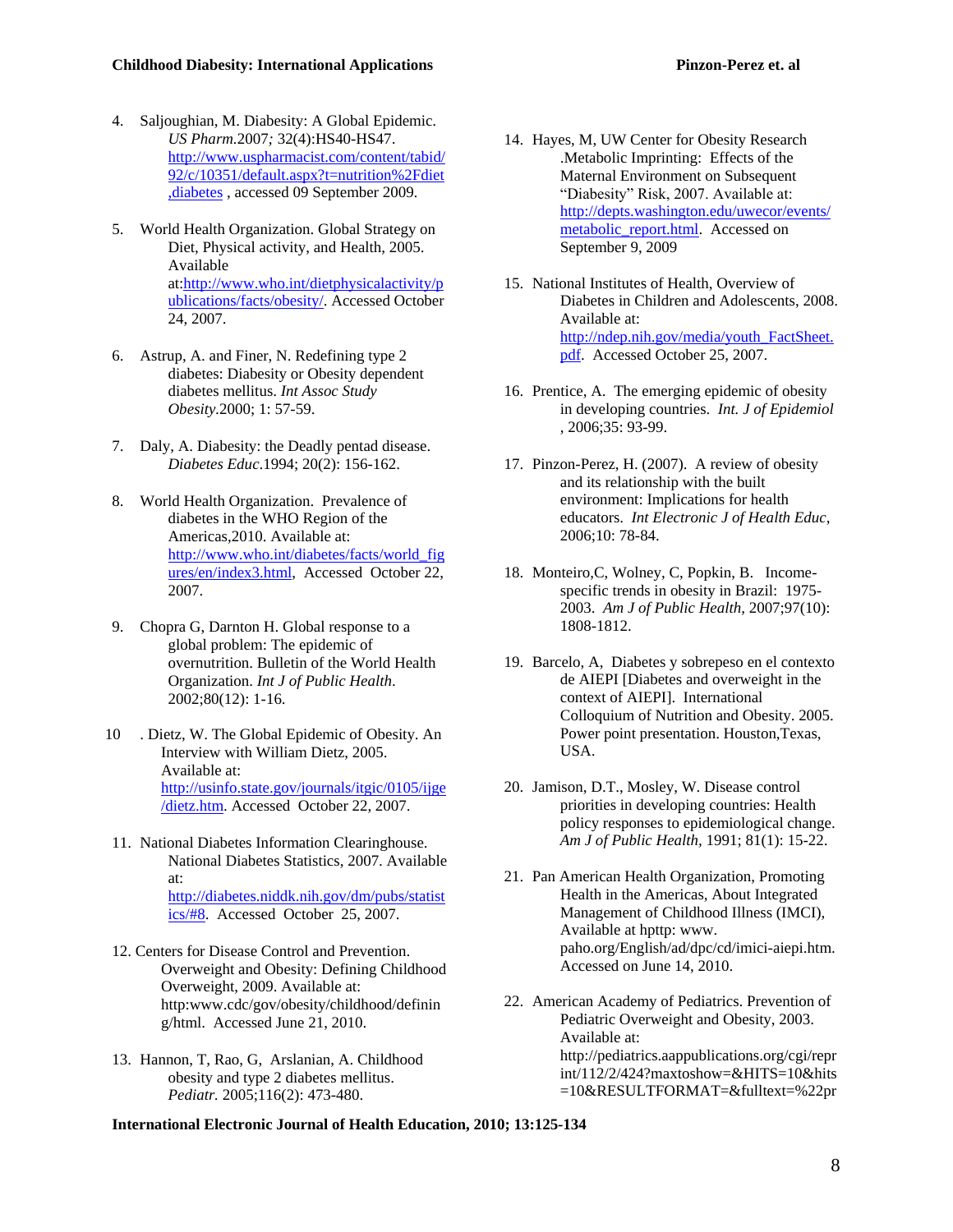evention+of+pediatric%22&searchid=1&FI RSTINDEX=0&sortspec=relevance&resour cetype=HWCIT. Accessed September 9, 2009.

- 23. American Academy of Pediatrics, Obesity Initiatives, Fall 2008, Available at htpp:www.aap.org/obesity/pdf/obesity%20c ompe/ Accessed on June 14, 2010.
- 24. World Health Organization. Adelaide Recommendations on Healthy Public Policy, 2006. Available at: [http://www.who.int/healthpromotion/confere](http://www.who.int/healthpromotion/conferences/previous/adelaide/en/) [nces/previous/adelaide/en/,](http://www.who.int/healthpromotion/conferences/previous/adelaide/en/) Accessed September 9, 2009.
- 25. Bright Futures: Family Matters, Family Voices, March 2010, Available at: http.www.brightfuturesforfamilies.org. Accessed on July 22, 2010.
- 26. Alliance for a Healthier Generation, About the Alliance, 2010, Available at: [http://www.healthiergeneration.org/about.as](http://www.healthiergeneration.org/about.aspx.%20Accessed%20on%20July%2022) [px. Accessed on July 22,](http://www.healthiergeneration.org/about.aspx.%20Accessed%20on%20July%2022) 2010.
- 27. Healthy Schools Program, 2010, Available at: [http:///www.clintonfoundation.org/what-we](http://www.clintonfoundation.org/what-we-do/alliance)[do/alliance](http://www.clintonfoundation.org/what-we-do/alliance) for a healthier generation/ourapproach. Accessed on July 22, 2010.
- 28. Alliance for a Healthier Generation, School Beverage Guidelines, 2006. Available at: htpp:www.pepsiproductfacts.com/pdfs/Scho ol\_Beverage\_Guidline.pdf. Accessed on June 21, 2010.
- 29. New Releases and Statements, ABA President and CEO Testifies Before Senate Committee on Agriculture, Nutrition and Forestry, March 31, 2009, Available at[: http://www.](http://www/) ameribev.org/news—media/news-releases statements/more/156. Accessed on June 16, 2010.
- 30. News Releases and Statements, Beverage Industry Delivers Comments on Commitment to Remove Regular Soft Drinks in School, Driving 88% Decline in Calories, March 8, 2010, Available at: [http://www.ameribev.org/news--media/new](http://www.ameribev.org/news--media/new-releases--statements/more/183/)[releases--statements/more/183/](http://www.ameribev.org/news--media/new-releases--statements/more/183/) Accessed on June 16, 2010.
- 31. Flynn, M, McNeil, D, Maloff, B, et al. Reducing obesity and related chronic disease risk in children and youth: a synthesis of evidence with 'best practice' recommendations. *Obesity Rev*. 2006;7(s1):7-66. Available from[: http://dx.doi.org/10.1111/j.1467-](http://dx.doi.org/10.1111/j.1467-789x.2006.00242.x.%20Accessed%20on%20July%2022) [789x.2006.00242.x. Accessed on July 22,](http://dx.doi.org/10.1111/j.1467-789x.2006.00242.x.%20Accessed%20on%20July%2022)  2010.
- 32. Summerbell, CD, Edumunds, WE, Kelley, SAM, Brown,T Cambell, KJ Interventions for preventing obesity in children (review). *The Cochrane Library*, 2009;1: John Wiley and Sons, Ltd. Available from: http:www.thecochranelibrary.com. Accessed on June 16, 2010.
- 33. Steinbeck, KS. The importance of physical activity in the prevention of overweight and obesity in childhood: a review and an opinion. *Obes Rev*; 2001;2:117-130.
- 34. Hubbard, B, Rainey, J. Health literacy instruction and evaluation among secondary school students. *Am J of Health Educ*, 2007; 38(6): 332-337.
- 35. Centers for Disease Control and Prevention, 2007. Are There Special Recommendations for Young People? Available at: [http://www.cdc.gov/nccdphp/dnpa/physical/](http://www.cdc.gov/nccdphp/dnpa/physical/recommendations/young.html) [recommendations/young.html.](http://www.cdc.gov/nccdphp/dnpa/physical/recommendations/young.html) Accessed December 14, 2007.
- 36. American Academy of Pediatrics, Bright Ideas. The Bright Futures Newsletter, 2007. 5(1), 1-10. Available from: [http://brightfutures.aap.org/pdfs/newsletters/](http://brightfutures.aap.org/pdfs/newsletters/BFNLv5.pdf) [BFNLv5.pdf.](http://brightfutures.aap.org/pdfs/newsletters/BFNLv5.pdf) Accessed 09 September 2009.
- 37. Mo-suwan, L, Pongprapai S, Junjana C, Puetpaiboon A. Effects of a controlled trial of a school-based exercise program on the obesity indexes of preschool children. *Am J Clin Nutr*. 1998;68:1006-11.
- 38. Hawkes, C. Regulating food marketing to young people worldwide: Trends and policy drivers. *Am J of Public Health,* 2007;97(11): 1962- 1972.
- 39. World Health Organization [WHO] (2004). Global strategy on diet, physical activity and health.